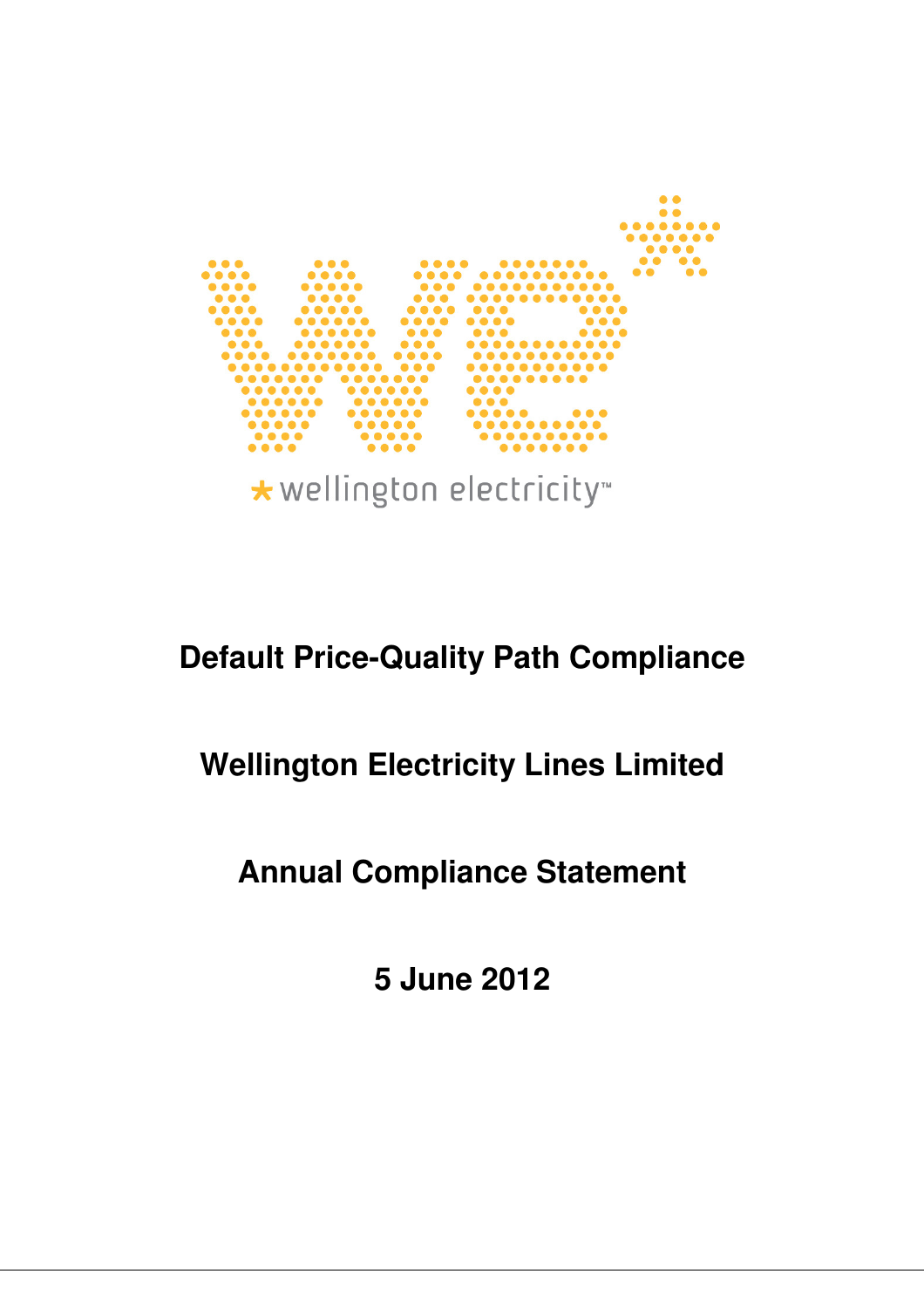# **Contents**

| $\mathbf 1$ . |      |                                                                              |  |
|---------------|------|------------------------------------------------------------------------------|--|
|               | 1.1. | Compliance with 2010 DPP Determination's price - quality requirements3       |  |
|               | 1.2. |                                                                              |  |
| 2.            |      |                                                                              |  |
|               | 2.1. |                                                                              |  |
|               | 2.2. |                                                                              |  |
|               | 2.3. |                                                                              |  |
|               | 2.4. |                                                                              |  |
| 3.            |      |                                                                              |  |
|               | 3.1. |                                                                              |  |
|               | 3.2. |                                                                              |  |
|               | 3.3. |                                                                              |  |
|               |      |                                                                              |  |
|               |      |                                                                              |  |
|               |      |                                                                              |  |
|               |      |                                                                              |  |
|               |      | ATTACHMENT 4: ANNUAL RELIABILITY ASSESSMENT FOR EXTANT ASSESSMENT PERIODS 15 |  |
|               |      |                                                                              |  |
|               |      |                                                                              |  |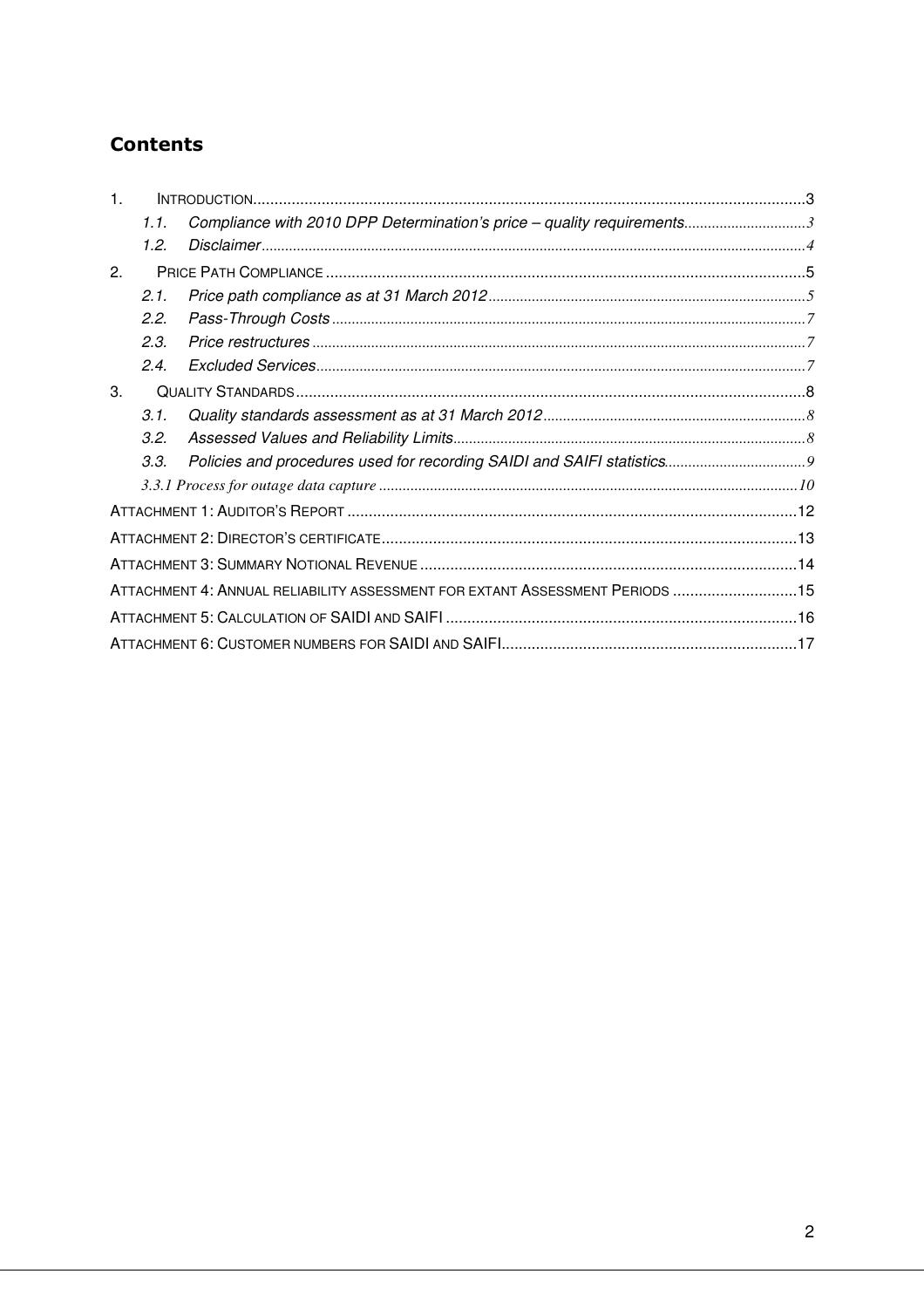# **1. Introduction**

Clause 11.1(a) of the Electricity Distribution Services Default Price-Quality Path Determination 2010 (**2010 DPP Determination**) requires that all non-exempt electricity distribution businesses (**EDB's**) provide a written statement that confirms whether or not they have complied with the following aspects of the 2010 DPP Determination for the relevant assessment period:

- The price path as per clause 8 of the 2010 DPP Determination ; and
- The quality standards as per clause 9 of the 2010 DPP Determination.

This statement is Wellington Electricity Lines Limited (**WELL**) Annual Compliance Statement (**the Statement**) for the second Assessment Period ending 31 March 2012.

Attachment 1 of this Statement provides the Auditor's report relating to this Statement as required by clause 11.2 of the 2010 DPP Determination. WELL confirms that the form of the Auditor's report is consistent with the form specified in Schedule 4 of the 2010 DPP Determination.

Attachment 2 of this Statement contains the Director's certificate signed by one director of WELL, as required by clause 11.1(c) of the 2010 DPP Determination. This certificate certifies that the information contained in this Statement is true and accurate. The attached Directors certificate is in the form required by Schedule 5 of the 2010 DPP Determination.

The remainder of this Statement is structured as follows:

- Section 2 price path compliance; and
- Section 3 quality standards.

## **1.1. Compliance with 2010 DPP Determination's price – quality requirements**

This Statement is made in accordance with the requirements of clause 11.1 of the 2010 DPP Determination. In particular, it includes:

- A written statement that confirms that WELL has not complied with the price path in clause 8 and the quality standards in clause 9 in respect of the Assessment Period ending on the Assessment Date 31 March 2012; and
- Sufficient information to support the statement required by the above paragraph, including:
	- ο Information relating to amount of allowable notional revenue, the amount of notional revenue, prices, quantities, units of measurement associated with all numeric data, and other relevant data, information, and calculations; and
	- ο Information relating to Pass-Through Costs, including both the forecast amounts and the actual amounts for the Assessment Period, and information relevant to the variance between the forecast and actual amounts; and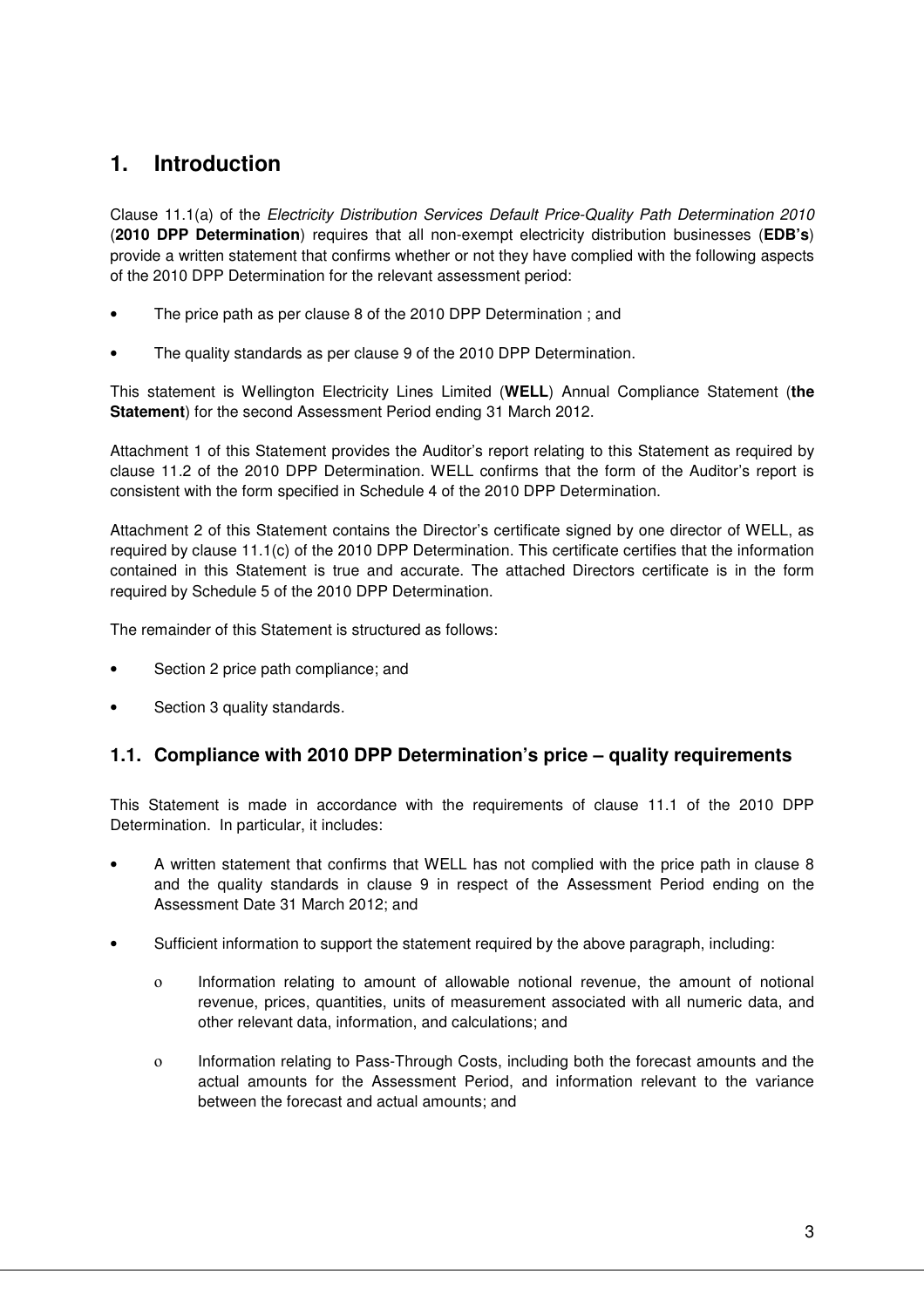- ο Information relating to any price restructures as referred to in clause 8.6 of the 2010 DPP Determination and information of the kind set out in clause 11.1(b) paragraphs (i) and (ii) of the 2010 DPP Determination that demonstrates:
	- If clause  $8.6(a)$  applies, whether or not the restructuring has of itself increased WELL's allowable notional revenue above that which would have applied if the restructuring had not occurred, using both the previous and restructured Prices and Quantities; and
	- If clause 8.6(b) applies, whether or not the restructuring has of itself increased WELL's revenue above that which would have applied if the restructuring had not occurred, using both the previous and restructured Prices and Quantities, and reasoning why it is not practicable for WELL to demonstrate the effects of the restructuring on allowable notional revenue; and
	- If clause 8.7 applies, why it is not practicable for WELL to demonstrate the effects of the restructuring on allowable notional revenue or revenue; and
- ο Assessed Values and Reliability Limits for the Assessment Period, relevant SAIDI and SAIFI statistics and calculations (including those in Schedule 3), the annual reliability assessments for the two immediately preceding extant Assessment Periods, and other relevant data and information; and
- ο A description of policies and procedures which WELL has used to record the SAIDI and SAIFI statistics for the Assessment Period; and
- ο If System Fixed Assets were transferred from Transpower to WELL, SAIDI and SAIFI statistics and calculations (including those in Schedule 3) for the Assessment Period in which the transfer was completed that demonstrate whether or not the transfer increased WELL's Assessed Values; and
- ο If WELL used an alternative approach to demonstrate compliance as referred to in clause 10.3, an explanation as to why that alternative approach was needed; and
- ο The date on which the statement was prepared.

### **1.2. Disclaimer**

The information contained in the Statement has been prepared for the express purpose of complying with the requirements of clause 11 of the 2010 DPP Determination. The Statement has not been prepared for any other purpose. WELL expressly disclaims any liability to any other party who may rely on the Statement for any other purpose.

Representations in this Statement made by WELL relate solely to the services offered on the electricity distribution network in the Wellington region.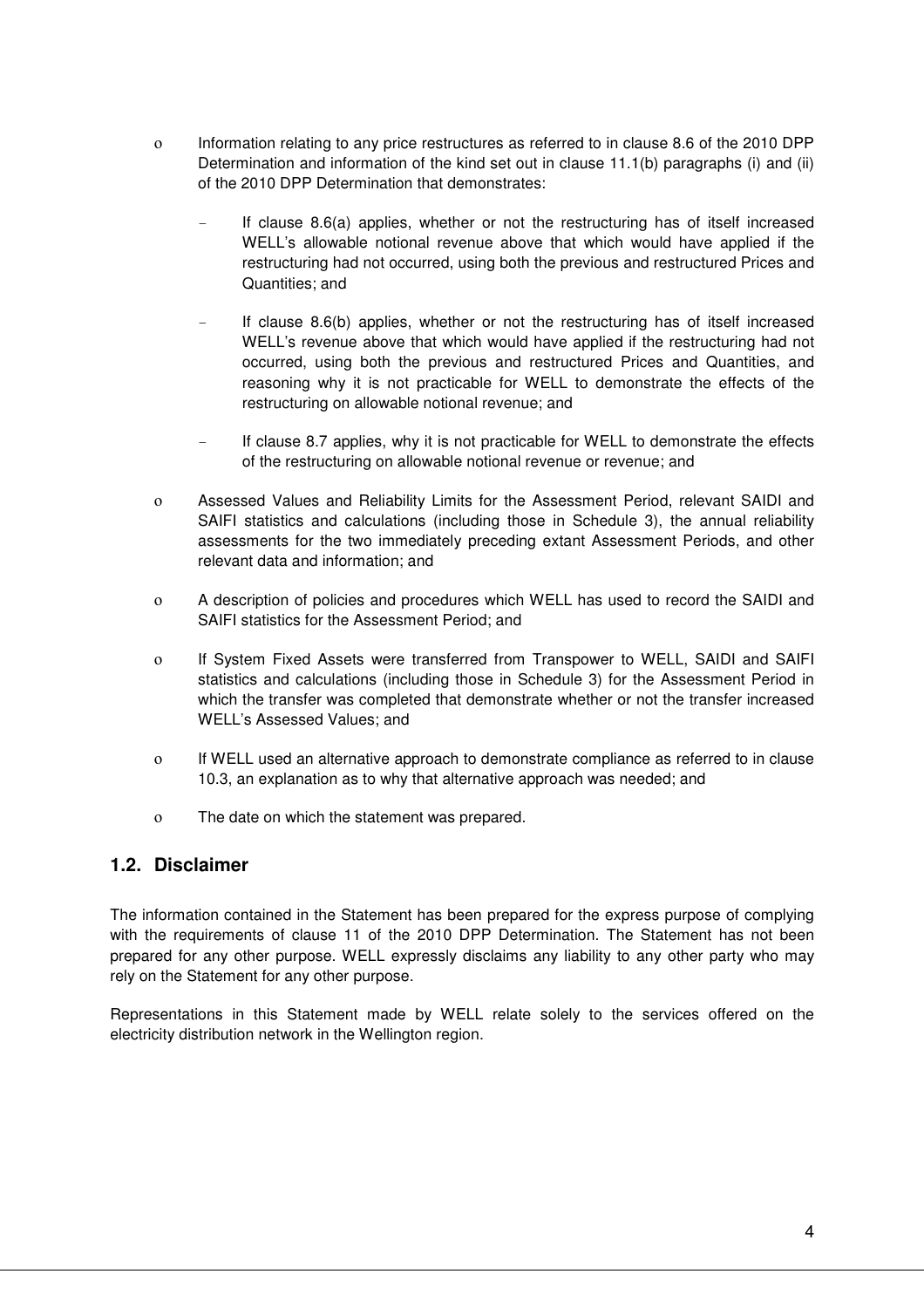# **2. Price Path Compliance**

This section of the Statement provides information on WELL's compliance with the price path for the Assessment Period ended 31 March 2012. Under the 2010 DPP Determination WELL is required to:

- Demonstrate that Notional Revenue calculated in accordance with clause 8.4 has not exceeded the Allowable Notional Revenue under the CPI-X price path at that Assessment Date; and
- Explain any variance between the forecast and actual pass through costs, for the period from 1 April 2011 to 31 March 2012; and
- Provide information relating to any price restructures.

#### WELL notes that:

- Tables contained in this Section of the Statement are aggregates of the detail provided at Attachment 3 that reflect the price multiplied by the appropriate quantity for each pricing category; and
- For presentation purposes some numbers in this document have been rounded. In most cases calculations are based on more detailed numbers (i.e. to more decimal places than shown in this document). This may cause small discrepancies or rounding inconsistencies when aggregating some of the information presented in this document. These discrepancies do not affect the overall compliance calculations which have been based on the more detailed information.

### **2.1. Price path compliance as at 31 March 2012**

As required by clauses 8.4 and 8.5 of the 2010 DPP Determination, in order to demonstrate compliance with the price path, EDBs are required to demonstrate that their Notional Revenue for the Assessment Period has not exceeded the Allowable Notional Revenue under the CPI-X price path for the Assessment Period.

As demonstrated by Table 1 below, WELL has breached the price path threshold on the basis that Notional Revenue is greater than Allowable Notional Revenue by an amount of \$116,757. This is an unintentional breach mainly due to a minor variation between forecast and actual pass through costs. Tariff prices are set each year based on forecast pass through costs. (refer to Table 4).

| <b>Determination</b><br><b>Requirement</b> | Actual notional revenue divided by allowable notional revenue at the<br>assessment date | Is not to<br>exceed | One |
|--------------------------------------------|-----------------------------------------------------------------------------------------|---------------------|-----|
| Notice expression                          | $\frac{NR_{2012}}{2012}$<br>$R_{2012}$                                                  | ≤                   |     |
| <b>WELL Result</b>                         | $\frac{103,278,333}{2}$ = 1.0011<br>103,161,576                                         | ≥                   |     |

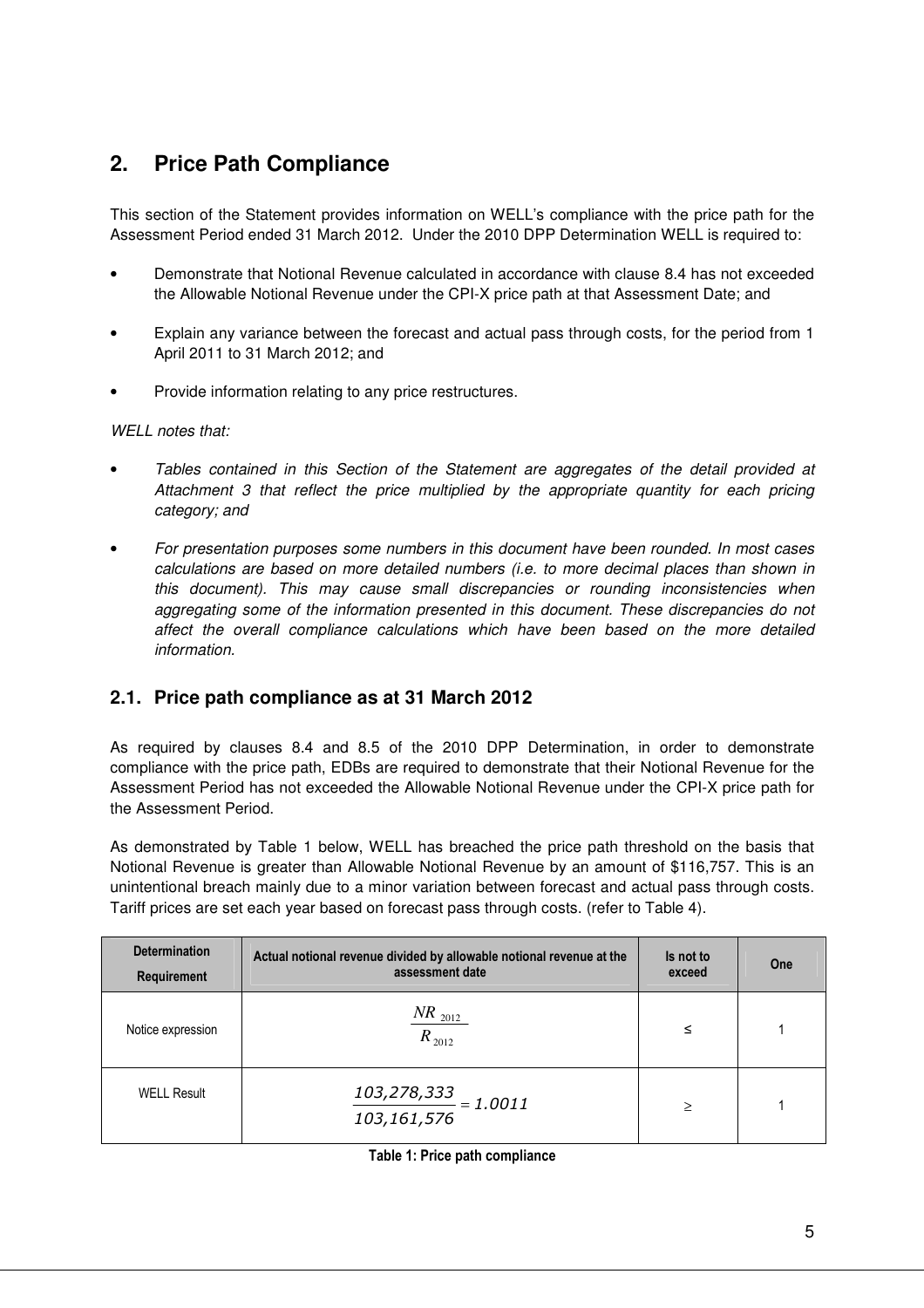The summary calculation of  $NR<sub>2012</sub>$  is provided in Table 2 below.

| WELL's Actual Notional revenue, $NR_{2012} = \Sigma P_{1,2012} Q_{1,2010} - K_{2012}$                                                                                                                                                     |                   |  |  |  |
|-------------------------------------------------------------------------------------------------------------------------------------------------------------------------------------------------------------------------------------------|-------------------|--|--|--|
| <b>Calculation Components</b>                                                                                                                                                                                                             | Amount<br>$($ \$) |  |  |  |
| $\sum P_{i,2012} Q_{i,2010}$ – the sum of the $ith$ prices during any part of the Pricing Period 1 April 2011 to 31<br>March 2012 multiplied by the corresponding base quantities for the Pricing Period 1 April 2009<br>to 31 March 2010 | 154,017,125       |  |  |  |
| K <sub>2012</sub> – the sum of all Pass-Through Costs for the Pricing Period 1 April 2011 to 31 March 2012                                                                                                                                | 50,738,792        |  |  |  |
| Total Actual Notional Revenue as at 31 March 2012                                                                                                                                                                                         | 103.278.333       |  |  |  |

#### Table 2: NR<sub>2012</sub>

| WELL's Allowable Notional Revenue, $R_{2012} = (\sum P_{i,2011}Q_{i,2010} - K_{2011})(R_{2011} - NR_{2011})(1+\Delta CPI_{2012})(1-X)$                                          |                              |  |  |  |
|---------------------------------------------------------------------------------------------------------------------------------------------------------------------------------|------------------------------|--|--|--|
| <b>Calculation Components</b>                                                                                                                                                   | Amount<br>$($ \$)            |  |  |  |
| $P_{i,2011}$ – is the $ith$ starting Price as specified in Schedule 1 for the Pricing Period 1 April 2010 to<br>31 March 2011                                                   |                              |  |  |  |
| $Q_{i,2010}$ – is the Quantity corresponding to the $ith$ Price for the Pricing Period 1 April 2009 to 31<br>March 2010                                                         | 149,058,037                  |  |  |  |
| $K_{2011}$ – is the sum of all Pass-Through Costs during the Pricing Period 1 April 2010 to 31 March<br>2011                                                                    | 47,859,727                   |  |  |  |
|                                                                                                                                                                                 | 101,198,310                  |  |  |  |
| $R_{2011}$ – Is the allowable notional revenue during the assessment period t-1                                                                                                 |                              |  |  |  |
| $NR_{2011}$ – Is the notional revenue during the assessment period t-1                                                                                                          | 95.971.464<br>95,813,356     |  |  |  |
| $R_{2011}$ –N $R_{2011}$ = Difference between the $R_{t-1}$ and NR $_{t-1}$                                                                                                     | 158,108                      |  |  |  |
| $\Delta CP$ <sub>2012</sub> – is the derived change in the CPI to be applied during the First Assessment Period,<br>being equal to:                                             |                              |  |  |  |
| $\Delta CPI_{2011} = \frac{CPI_{Dec, 2009} + CPI_{Mar, 2010} + CPI_{Jun, 2010} + CPI_{Sep, 2010}}{CPI_{Dec, 2008} + CPI_{Mar, 2009} + CPI_{Jun, 2009} + CPI_{Sep, 2009}} - 1$   | $(4,400/4,323) - 1 = 1.781%$ |  |  |  |
|                                                                                                                                                                                 |                              |  |  |  |
| Where $CPI_{i,v}$ is the consumer price index stipulated in the "All Groups Index SE9A" as published<br>by Statistics New Zealand for the month <i>j</i> in the calendar year y |                              |  |  |  |
| $X$ – is the rate of change for WELL                                                                                                                                            | $0.00\%$                     |  |  |  |
| Total Allowable Notional Revenue as at 31 March 2012                                                                                                                            | 103,161,576                  |  |  |  |

Table 3: WELL's Allowable Notional Revenue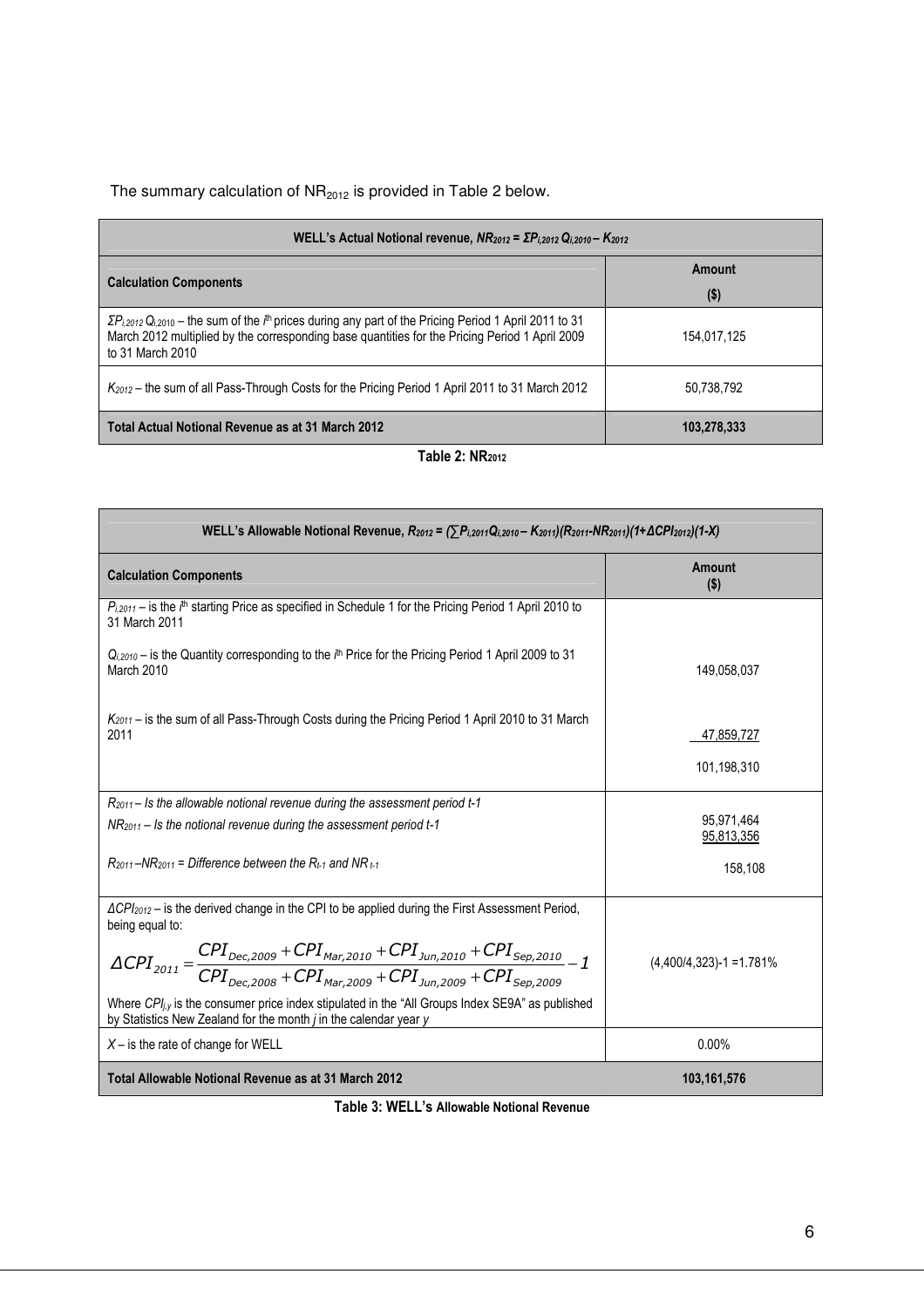## **2.2. Pass-Through Costs**

Table 4 below provides the break down of Pass-Through Costs incurred by WELL during the Assessment Period.

| <b>Description</b>                  | Year to 31 March 2012<br>(\$000)<br>Actual | Year to 31 March 2012<br>(\$000)<br>Forecast | Variance<br>(\$000) |
|-------------------------------------|--------------------------------------------|----------------------------------------------|---------------------|
| Transmission                        | 48,118                                     | 48,233                                       | (115)               |
| <b>Council Rates Summary</b>        | 2,001                                      | 2,020                                        | (19)                |
| <b>Electricity Authority Levies</b> | 409                                        | 322                                          | 87                  |
| <b>Commerce Commission Levies</b>   | 212                                        | 315                                          | (103)               |
| <b>Total</b>                        | 50,739                                     | 50,890                                       | (150)               |

Table 4: Comparison of WELL's actual and forecast Pass-Through Costs

The small overall variance between WELL's actual and forecast Pass-Through Costs for the current Assessment Period is due to the minor "business as usual" variability, in relation to:

- The "actual" transmission pass-through costs: these reflect the total charges paid by WELL to Transpower for the year ended 31 March 2012. These charges are regulated under the Transmission Pricing Methodology (**TPM**) in the Electricity Industry Participation Code; and
- The actual council rate costs: these are the total cost of utility rates charged to WELL for the year ended 31 March 2012; and
- The Electricity Authority's (**EA**) Levies: these costs include all applicable components (Common Quality, Registry and Consumer, Transmission, Other Activities and MACQS Reform invoice lines) charged to WELL for the year ended 31 March 2012.
- Commerce Commission Levies: these costs include WELL's contribution to the Electricity and Price / Quality regulations.

## **2.3. Price restructures**

WELL confirms that it has not restructured its prices that applied during the Assessment Period ending on the Assessment Date 31 March 2012.

### **2.4. Excluded Services**

The price path under the 2010 DPP Determination relates to "electricity lines services", defined under section 54C of the Commerce Act 1986 (**Act**) as services related to "the conveyance of electricity by line in New Zealand".

WELL provides a number of services which do not meet this definition and are referred to as "excluded" services. These services are not relevant to price path compliance and are therefore not considered in this Statement. WELL confirms however that it complies with the necessary regulations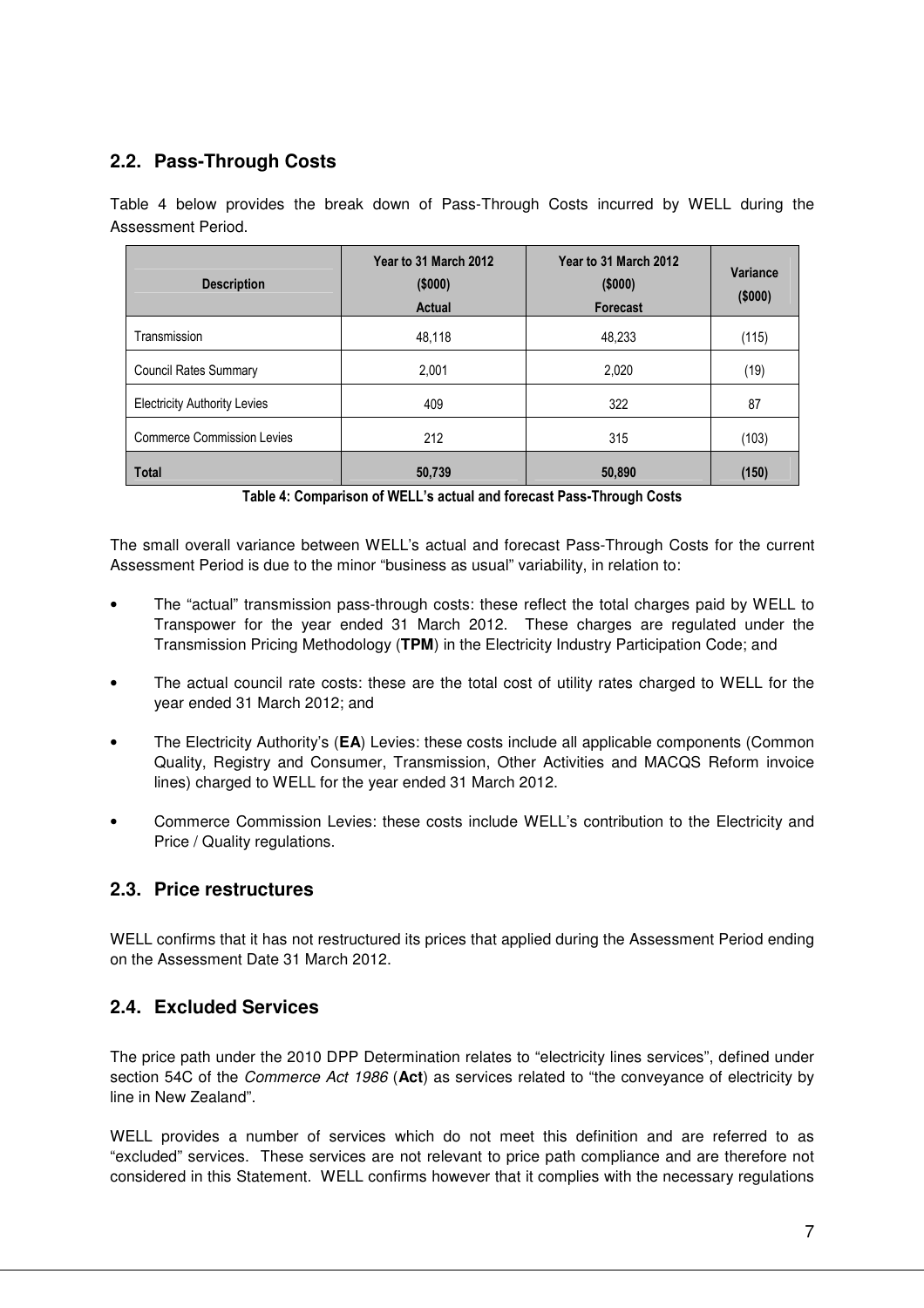for these services by demonstrating that there is workable or effective competition for the provision of those services.

The following activities are excluded services as WELL believes that these services fall outside the definition of Electricity Lines Services as defined by section 54C of the Act:

- Electrical work carried out at the request of consumers on their property; and
- Use of network poles by third parties e.g. telecommunication companies (noting that there are options available to network operators other than use of WELL's poles); and
- Miscellaneous other revenue, for example, rentals received from properties, profit on sale of assets and interest received; and
- Connections services, disconnection services; and reconnection services. These are contestable activities for which there is workable or effective competition. WELL allows other suitably trained and authorised service providers to undertake connection, disconnection and reconnection services.

WELL also receives income from parties requiring network extensions or alterations, reflecting the level of investment undertaken by WELL. This has been excluded from the price path threshold compliance calculation because:

- WELL contributes to the total cost of the extension. Assets are vested in WELL on behalf of consumers, but consumers can also elect to own the works or vest them in a third party. Examples of such situations include shopping malls, retirement villages, and residential subdivisions. Additionally, third parties can select the contractors to construct the works; and
- Consumers may choose to contract with a third party to construct and maintain such assets, rather than providing WELL with a contribution. Therefore, workable or effective competition exists for such services and customer contributions are appropriately excluded. (Refer also to the Commerce Commission Investigation Ref J5131, which is publicly available).

In addition, WELL operates in the instantaneous reserves market. The market is fully contestable and income is derived as a result of a competitive tendering process and is not associated with the conveyance of electricity.

# **3. Quality Standards**

### **3.1. Quality standards assessment as at 31 March 2012**

This section of the Statement provides information on WELL's compliance with the quality standards under clause 9 of the 2010 DPP Determination for the Assessment Period ending 31 March 2012.

### **3.2. Assessed Values and Reliability Limits**

Clause 9.1 of the 2010 DPP Determination requires WELL to demonstrate that for the Assessment Period it: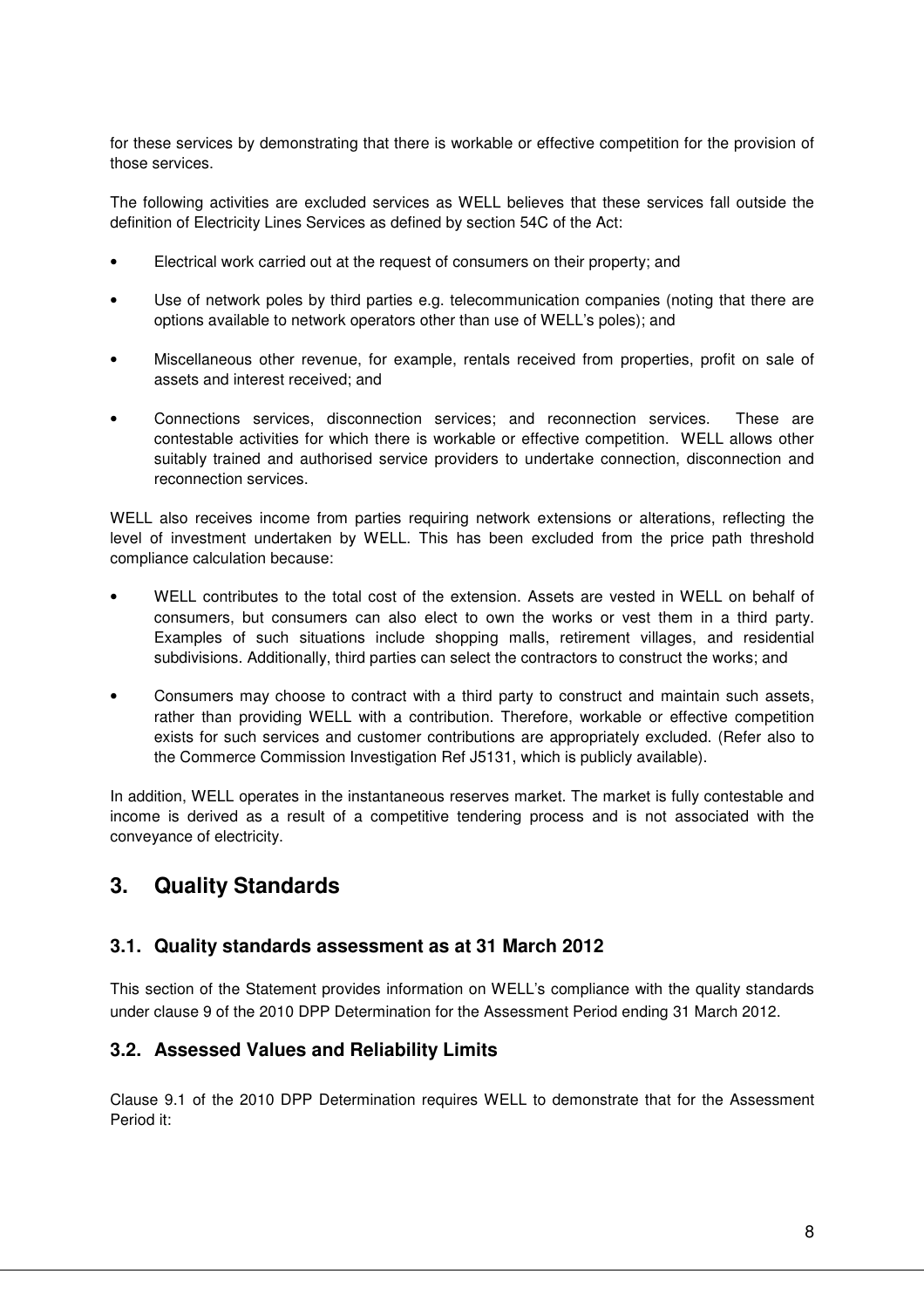- Complies with the annual reliability assessment specified in clause 9.2 of the 2010 DPP Determination; or
- Has complied with the annual reliability assessments for the two immediately preceding extant assessment periods.

Clause 9.2 of the 2010 DPP Determination defines "annual reliability assessment".

Table 5 below shows that for the current assessment year WELL breached both reliability assessments outlined in clause 9.1 of the 2010 DPP Determination.

| Requirement  | <b>Assessment</b> | Limit  | <b>Result</b> | <b>Variance</b> |
|--------------|-------------------|--------|---------------|-----------------|
| <b>SAIDI</b> | 45.858            | 40.740 | 1.126         | (5.118)         |
| <b>SAIFI</b> | 0.715             | 0.600  | 1.192         | (0.115)         |

Table 5: WELL's reliability performance for the current assessment year

Further detailed calculations in relation to the assessment detailed in Table 5 are provided at Attachment 4 of this Statement.

The breaches of the SAIDI and SAIFI limits were due to a number of unusual weather related events which included snow and strong winds. These in turn caused vegetation interference with the overhead network, and delayed restoration due to adverse weather and access difficulties. Individually the outages resulting from these weather events did not qualify as major event days and therefore cannot be excluded from the final SAIDI and SAIFI results.

A separate explanation paper has been prepared and supplied to the Commerce Commission under separate cover and in confidence about this matter.

### **3.3. Policies and procedures used for recording SAIDI and SAIFI statistics**

Clause 11.1 of the 2010 DPP Determination requires WELL to describe the policies and procedures which it has used to record the SAIDI and SAIFI statistics for the Assessment Period.

WELL submits that the primary control system used to record the SAIDI and SAIFI statistics for the Assessment Period is the Foxboro SCADA system (1 April 2011- 15 November 2011) and ENMAC SCADA (16 November 2011 – to present) at the Haywards Control Centre. This system provides information about major devices operating on the network (e.g. circuit breaker status) and can remotely control the device (e.g. open or close the circuit breaker). In addition, other devices on the network including fuses, manual switches and some circuit breakers are represented in the ENMAC system and although are operated in the field manually, their status (e.g. open or closed) is updated in ENMAC by the network controller at the time of manual field operation. In particular, the Foxboro and ENMAC SCADA system records:

- All planned and unplanned outages of 11 kV and greater; and
- All unplanned outages less than one minute in duration (including successful auto-reclose events), however, the SAIDI and SAIFI details are not counted; and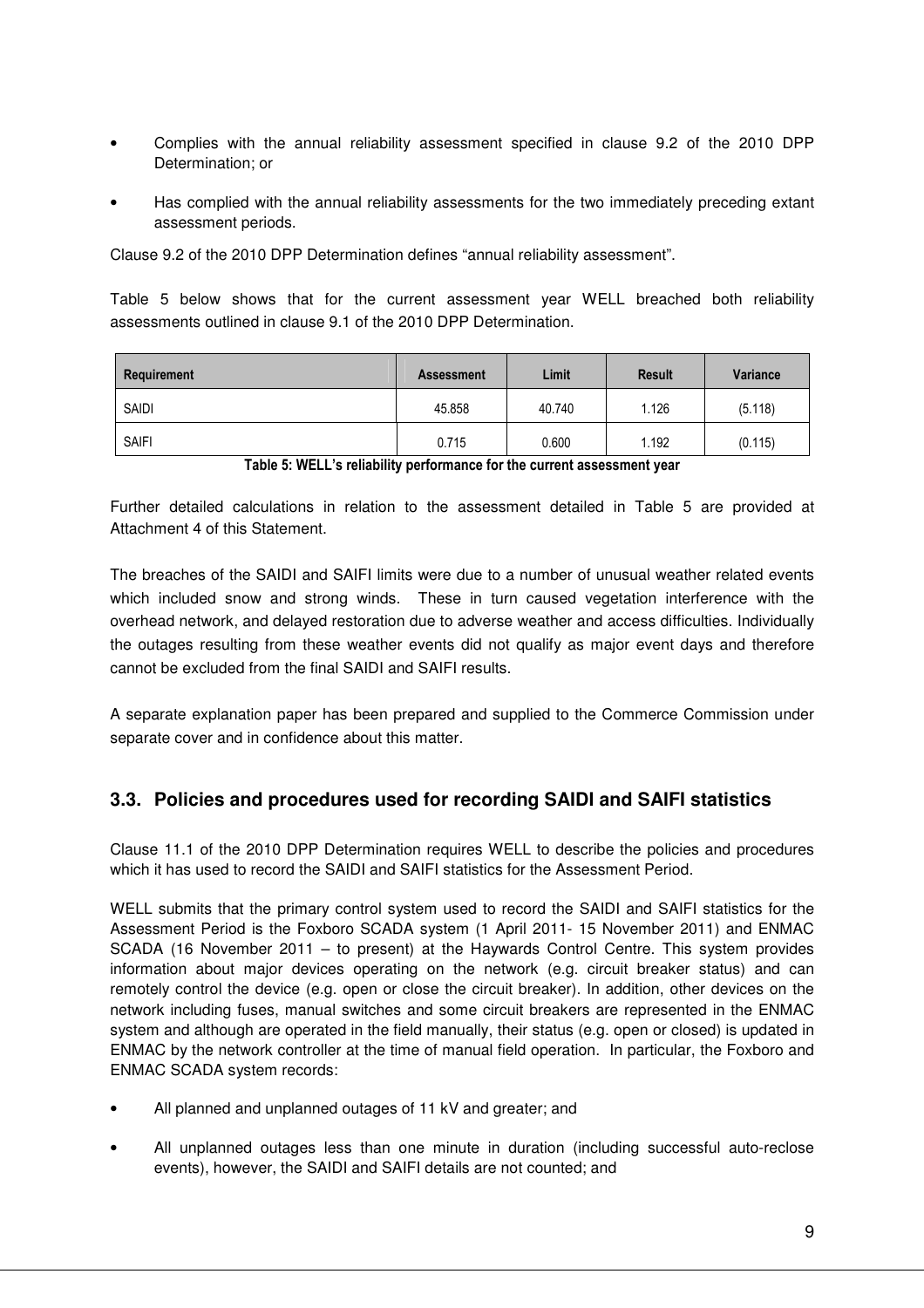• Outages using Foxboro (**SCADA**), manual logs, ENMAC and manual data entering in the Reliability Report Sheet.

WELL fully commissioned the GE ENMAC control system in mid November 2011 which replaced the Foxboro SCADA system. ENMAC includes a database that stores the outage information, as well as being a live SCADA system. During the changeover, the recording of outage information had a number of additional steps between the systems, and underwent a process of manual validation.

The current procedure that is followed to capture network performance information for planned and unplanned outages is shown in Figure 1 below and described in section 3.3.1:



Figure 1: Summary of process for capturing network outage information

### **3.3.1 Process for outage data capture**

For unplanned outages, the initial indication is provided by the ENMAC SCADA system and the fault is time stamped, along with subsequent switching operations. Where the outage relates to a non-SCADA indicating device, such as a drop-out fuse, the outage is recorded from the time the faultman confirms on site that it is an HV fault, then subsequent switching operations are completed on the ENMAC SCADA system (as a system mimic) and are time stamped. Where the fault is notified by a customer reporting no-power, and is then subsequently found to be an HV fault, the start time is taken from the time of the first phone call notification. In some cases, there is no means to confirm the time the fault actually occurred until it is notified to WELL or discovered in the field.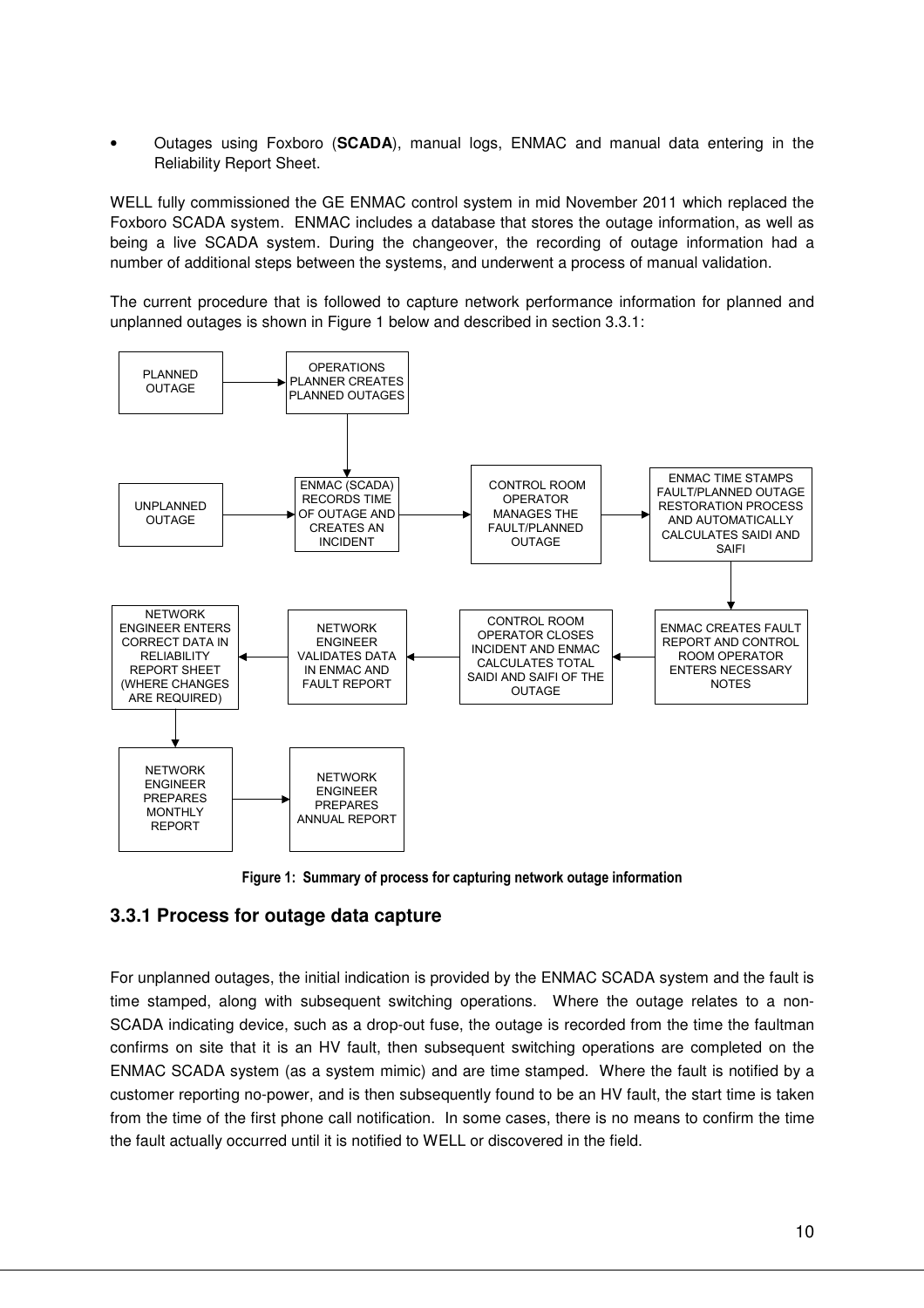The ENMAC system automatically creates an incident when a telemetered device is opened due to a fault. The fault is automatically recorded by the ENMAC system to keep details of the switching procedure which includes the time of switching operations. The total number of customers is included in ENMAC's database and ENMAC computes the SAIDI and SAIFI statistics automatically.

After an outage is resolved, an outage report is generated by ENMAC which the Network Engineer validates with the notes of the control room operators. The information that is validated is as follows:

- Date outage started and ended;
- Time outage started and ended;
- Duration of outage;
- Number of customers impacted;
- Total customers minutes lost (based on switching operations);
- Total customer number (on network);
- SAIDI for outage;
- SAIFI for outage;
- Fault type; and
- Fault cause.

As the ENMAC control system has been fully commissioned, there is a requirement to ensure the data in ENMAC is correct, particularly for non-SCADA controlled devices where the incident is generated by the control room operator. There may be a short time delay between the action in the field occurring, and the time the ENMAC system is updated (e.g. field device manually operated at 3.10pm, ENMAC updated at 3.12pm, but with an action entered timestamp of 3.10pm which was recorded in the manual switching log). Correctness of this data is ensured by the ENMAC timestamp.

The Network Engineer confirms this by reviewing the ENMAC reports (generated automatically from the system) with a manual log kept by the Control Room Operator to ensure the times are correctly recorded in ENMAC, and where necessary making corrections.

Once confirmed as accurate, the corrected ENMAC individual event reports are compiled into a Reliability Master Spreadsheet which is used for the monthly reporting of SAIDI and SAIFI indices and also for the reporting of yearly performance.

For planned outages, the proposed switching operations are entered into ENMAC by the Outage Planner prior to the event. During the event ENMAC creates an incident and the Control Room Operator enters the time the operation occurred. Some planned works appear as outages, however due to LV back feeds or the use of generators there is no loss of supply. Whether the planned events result in an outage or not is validated by the network engineer by confirming with the Network Control Room who refer to the job specific documents, before it is entered in the reliability report sheet as an outage.

With the full implementation of the ENMAC system, records of planned and unplanned events occur automatically in ENMAC.All data now comes directly from ENMAC.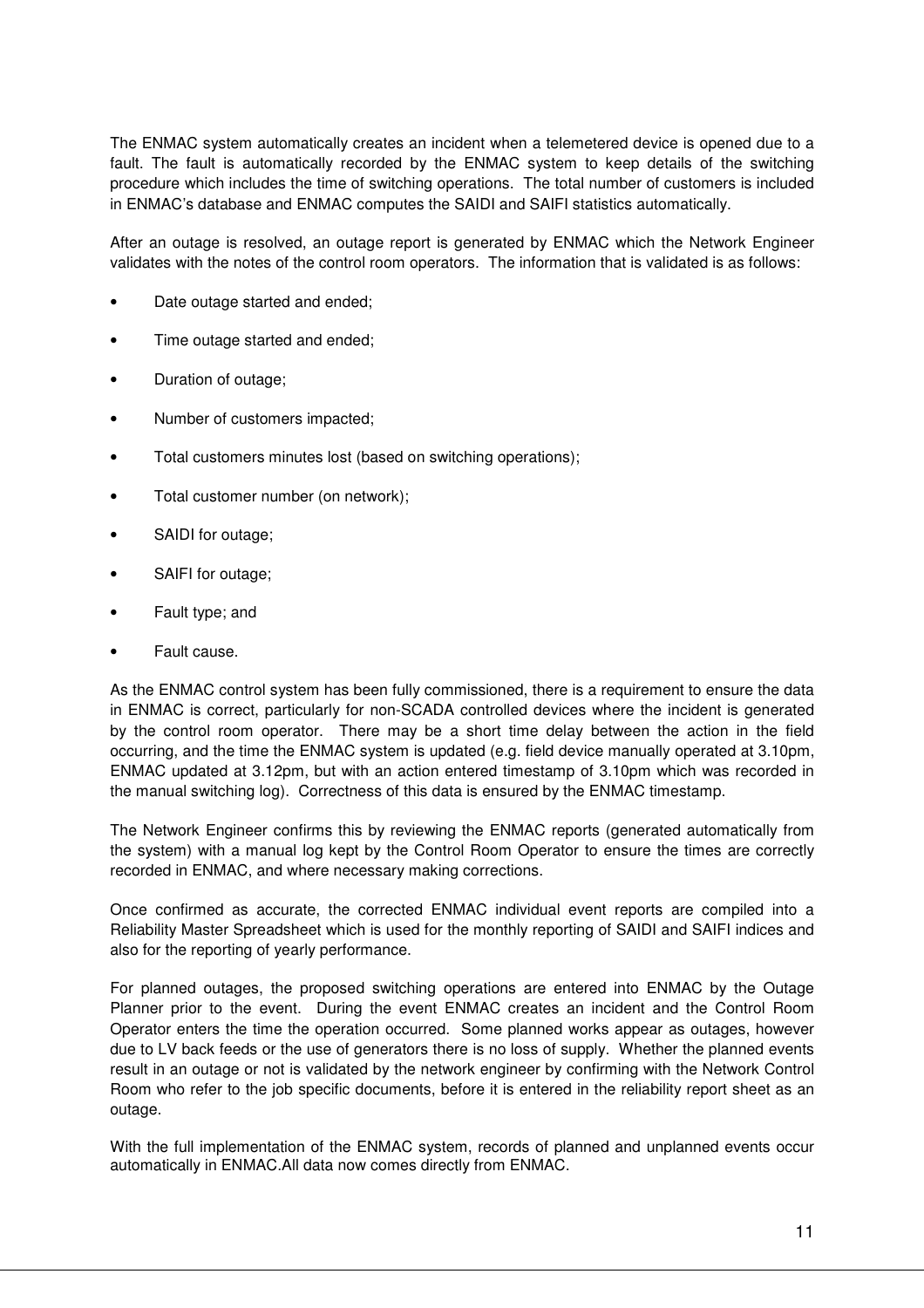## **Attachment 1: Auditor's Report**

# **Deloitte.**

#### AUDITOR'S REPORT ON ANNUAL COMPLIANCE STATEMENT

To the Directors of Wellington Electricity Lines Limited (WELL).

We have audited the attached Annual Compliance Statement on pages 5 to 11 and 14 to 17, which is an Annual Compliance Statement in respect of the default price-quality path prepared by WELL for the period of 1 April 2011 to 31 March 2012 (the assessment period) and dated 5 June 2012 for the purposes of clause 11 of the Electricity Distribution Default Price-Quality Path Determination 2010 (the Determination).

#### **Directors' Responsibilities**

The Directors of WELL are responsible for the preparation of the Annual Compliance Statement in accordance with the Determination and for such internal control as the Directors determine is necessary to enable the preparation of an Annual Compliance Statement that is free from material misstatement, whether due to fraud or error

#### Anditor's Responsibilities

Our responsibility is to express an opinion on the Annual Compliance Statement based on our audit. We conducted our audit in accordance with International Standards on Auditing, International Standards on Auditing (New Zealand) and Standard on Assurance Engagements 3100: Compliance Engagements. Those standards require that we comply with ethical requirements and plan and perform the audit to obtain reasonable assurance about whether the Annual Compliance Statement is free from material misstatement.

An audit involves performing procedures to obtain audit evidence about the amounts and disclosures in the Annual Compliance Statement. The procedures selected depend on the auditor's judgement, including the assessment of the risks of material misstatement of the Annual Compliance Statement, whether due to fraud or error. In making those risk assessments, the auditor considers internal control relevant to the entity's preparation of the Annual Compliance Statement in order to design audit procedures that are appropriate in the circumstances, but not for the purpose of expressing an opinion on the effectiveness of the entity's internal control. An audit also includes evaluating the appropriateness of accounting policies used and the reasonableness of accounting estimates, as well as evaluating the overall presentation of the Annual Compliance Statement.

In relation to the price path set out in clause 8 of the Determination, our audit included an examination, on a test basis, of evidence relevant to the amounts and disclosures contained on pages 5 to 8 and 14 of the Annual Compliance Statement.

In relation to the SAIDI and SAIFI statistics for the Reference Period and the Assessment Period ended on 31 March 2012, including the calculation of the Reliability Limits and the Assessed Values, which are relevant to the quality standards set out in clause 9 of the Determination, our audit included examination, on a test basis, of evidence relevant to the amounts and disclosures contained on pages 8 to 11 and 15 to 17 of the Annual Compliance Statement.

Our audit also included an assessment of the significant estimates and judgments, if any, made by WELL in the preparation of the Annual Compliance Statement and an assessment of whether the basis of preparation has been adequately disclosed.

We believe that the audit evidence we have obtained is sufficient and appropriate to provide a basis for our audit opinion.

We have no relationship with or interests in WELL, other than in our capacity as auditor (including other regulatory audit services) and the provision of taxation advice.

#### Opinion

In our opinion, the Annual Compliance Statement of Wellington Electricity Lines Limited for the Assessment Period ended on 31 March 2012, has been prepared, in all material respects, in accordance with the Determination.

#### Limitations and Use of this Independent Assurance Report

This independent assurance report has been prepared solely for the Directors of WELL and the Commissioners of the New Zealand Commerce Commission in accordance with the Determination. We disclaim any assumption of responsibility for any reliance on this report to any persons or users other than the Directors of WELL and the Commissioners, or for any purpose other than that for which it was prepared.

Because of the inherent limitations in evidence gathering procedures, it is possible that fraud, error or non-compliance may occur and not be detected. As the procedures performed for this engagement are not performed continuously throughout the assessment period and the procedures performed in respect of WELL's compliance with the Determination are undertaken on a test basis, our engagement cannot be relied on to detect all instances where WELL may not have complied with the Determination. Our opinion has been formed on the above hasis

Our audit was completed on 5 June 2012 and our opinion is expressed as at that date.

-elaitte

**Chartered Accountants Wellington, New Zealand**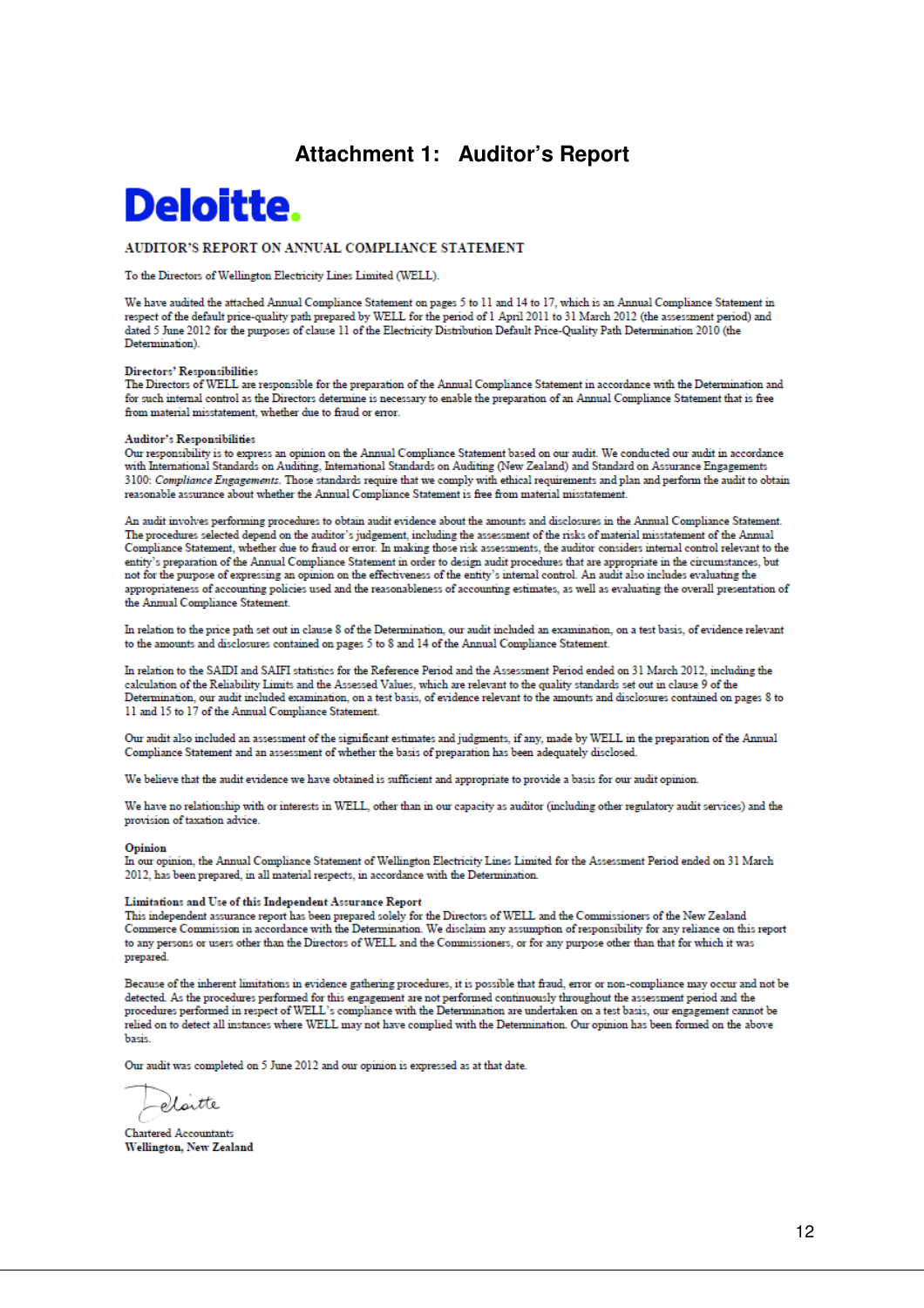## **Attachment 2: Director's certificate**

### **DIRECTORS' CERTIFICATE ON** ANNUAL COMPLIANCE STATEMENT

I, Richard C. Pearson, being a director of Wellington Electricity Lines Limited certify that, having made all reasonable enquiry, to the best of my knowledge and belief, the attached Annual Compliance Statement of Wellington Electricity Lines Limited, and related information, prepared for the purposes of the *Electricity Distribution Services* Default Price-Quality Path Determination 2010 are true and accurate

Director

5 June 2012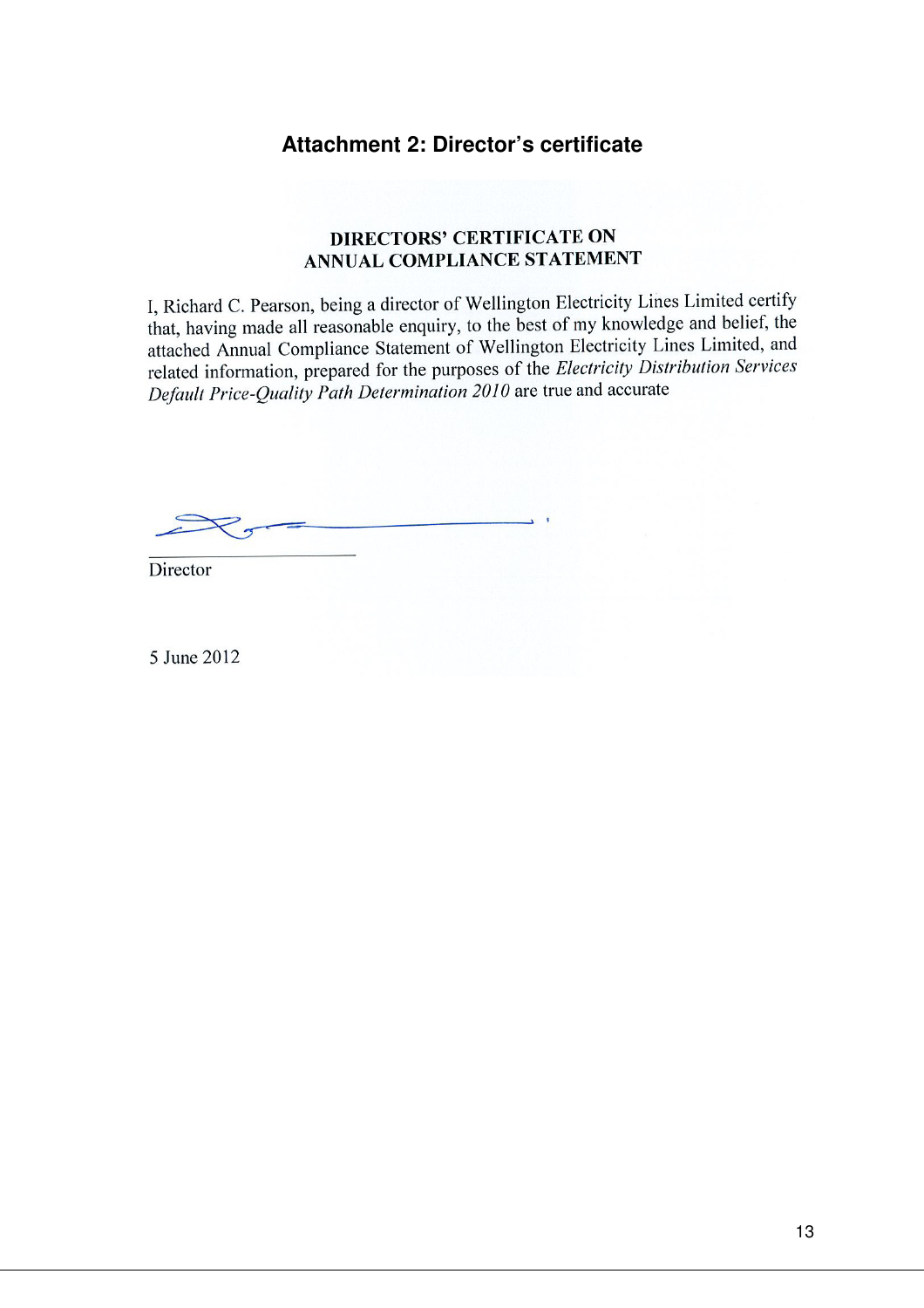# **Attachment 3: Summary Notional Revenue**

- For each load group the base quantity (number of end consumers or annual energy of all consumers) was retrieved from the appropriate information systems for the year ended 31 March 2010.
- Prices applicable for the Assessment period have been taken from WELL's published price schedules.
- Base quantities were multiplied by the price applicable to determine the Notional Revenue for the Assessment Period

| Charge<br><b>Type</b> | 2011 Tariff Code                   | <b>Base Quantitiy</b><br>(2009/10) | Base Q<br>Unit      | 2010/11<br>Price    | 2011/12<br>Price                 | <b>Price Unit</b>       | <b>Notional</b><br>Revenue<br>2010/11 | <b>Notional</b><br>Revenue<br>2011/12 |
|-----------------------|------------------------------------|------------------------------------|---------------------|---------------------|----------------------------------|-------------------------|---------------------------------------|---------------------------------------|
| Fixed                 | G001-FIXD                          |                                    | <b>ICPs</b>         | 0.03090             |                                  | $0.0332$ \$/day/fitting |                                       |                                       |
| Variable              | G001-24UC                          | 3,601,699                          | <b>ICPs</b>         | 0.12400             | 0.1282                           | \$/kWh                  | 446,611                               | 461,738                               |
| Fixed                 | G002-FIXD                          | 74,079                             | <b>ICPs</b>         | 0.03090             |                                  | 0.0332 \$/day/fitting   | 2,289                                 | 2,459                                 |
| Variable              | G002-24UC                          | 19,757,597                         | <b>ICPs</b>         | 0.12400             |                                  | 0.1282 \$/kWh           | 2,449,942                             | 2,532,924                             |
| Fixed                 | G100-FIXD                          | 7,835,686.000                      | <b>ICPs</b>         | 0.15000             | $0.1500$ \$/day                  |                         | 1,175,353                             | 1,175,353                             |
| Variable              | G100-24UC                          | 160,711,107                        | <b>ICPs</b>         | 0.09010             |                                  | 0.0932 \$/kWh           | 14,480,071                            | 14,978,275                            |
| Variable              | G100-NITE                          | 4,089,603                          | <b>ICPs</b>         | 0.01530             |                                  | 0.0158 \$/kWh           | 62,571                                | 64,616                                |
| Fixed                 | G101-FIXD                          | 2,896,162                          | <b>ICPs</b>         | 0.15000             | $0.1500$ \$/day                  |                         | 434,424                               | 434,424                               |
| Variable              | G101-24UC                          | 50,009,939                         | <b>ICPs</b>         | 0.09010             |                                  | 0.0932 \$/kWh           | 4,505,896                             | 4,660,926                             |
| Variable              | G101-CTRL                          | 20,010,801                         | <b>ICPs</b>         | 0.04220             |                                  | 0.0437 \$/kWh           | 844,456                               | 874,472                               |
| Variable              | G101-NITE                          | 790,788                            | <b>ICPs</b>         | 0.01530             |                                  | 0.0158 \$/kWh           | 12,099                                | 12.494                                |
| Fixed                 | G102-FIXD                          | 42,633,754                         | <b>ICPs</b>         | 0.15000             | $0.1500$ \$/day                  |                         | 6,395,063                             | 6,395,063                             |
| Variable              | G102-AICO                          | 912,812,423                        | <b>ICPs</b>         | 0.07090             |                                  | 0.0732 \$/kWh           | 64,718,401                            | 66,817,869                            |
| Variable              | G102-NITE                          | 19,553,161                         | <b>ICPs</b>         | 0.01530             |                                  | 0.0158 \$/kWh           | 299,163                               | 308,940                               |
| Fixed                 | G103-FIXD                          | 147,352                            | <b>ICPs</b>         | 0.15000             | $0.1500$ \$/day                  |                         | 22,103                                | 22,103                                |
| Variable              | G103-24UC                          | 5,665,911                          | <b>ICPs</b>         | 0.09110             | 0.0942                           | \$/kWh                  | 516,164                               | 533,729                               |
| Fixed                 | GV02-FIXD                          | 1,602,745                          | <b>ICPs</b>         | 0.45570             | 0.471                            | $\frac{4}{3}$ /day      | 730,371                               | 754,893                               |
| Variable              | GV02-24UC                          | 40,621,036                         | <b>ICPs</b>         | 0.05240             | 0.0541 \$/kWh                    |                         | 2,128,542                             | 2,197,598                             |
| Variable              | GV07-FIXD                          | 4,051,814                          | <b>ICPs</b>         | 1.12730             | 1.1651 $ $ \$/day                |                         | 4,567,610                             | 4,720,768                             |
| Variable              | GV07-24UC                          | 393,768,547                        | <b>ICPs</b>         | 0.03640             |                                  | 0.0376 \$/kWh           | 14,333,175                            | 14,805,697                            |
| Fixed<br>Variable     | GV14-FIXD<br>GV14-24UC             | 126,012                            | ICPs<br><b>ICPs</b> | 6.38710             | 6.6016 $$$ /day<br>0.0444 \$/kWh |                         | 804,851                               | 831,881                               |
|                       |                                    | 61,375,126                         | <b>ICPs</b>         | 0.04300             |                                  |                         | 2,639,130                             | 2,725,056                             |
| Fixed                 | GV30-FIXD                          | 71,615                             | <b>ICPs</b>         | 9.09840             | $9.4039$ \$/day                  |                         | 651,582                               | 673,460                               |
| Variable              | GV30-24UC                          | 64,567,873                         | <b>ICPs</b>         | 0.01780             | 0.0184 \$/kWh                    |                         | 1,149,308                             | 1,188,049                             |
| Fixed                 | GV99-FIXD<br>GV99-24UC             | 116,859                            | <b>ICPs</b>         | 22.94220<br>0.00800 | 23.7126 \$/day                   | 0.0082 \$/kWh           | 2,681,003                             | 2,771,031                             |
| Variable<br>Variable  | GV99-DAMD                          | 213,833,145<br>669,775             | <b>ICPs</b>         | 7.06360             |                                  | 7.3008 \$/kVA/month     | 1,710,665                             | 1,753,432<br>4,889,893                |
| Fixed                 | GX02-FIXD                          | 1                                  | <b>ICPs</b>         | 0.41440             | 0.4284                           |                         | 4,731,023<br>0                        | 0                                     |
| Variable              | GX02-24UC                          | $\mathbf{1}$                       | <b>ICPs</b>         | 0.04770             | 0.0493 \$/kWh                    | \$/day                  | $\mathbf 0$                           | $\mathbf 0$                           |
| Fixed                 | GX07-FIXD                          |                                    | <b>ICPs</b>         | 1.02480             | 1.0592 \$/day                    |                         |                                       |                                       |
| Variable              | GX07-24UC                          |                                    | <b>ICPs</b>         | 0.03310             |                                  | 0.0342 \$/kWh           |                                       |                                       |
| Fixed                 | GX14-FIXD                          | 4,692                              | <b>ICPs</b>         | 5.80640             | $6.0014$ \$/day                  |                         | 27,244                                | 28,159                                |
| Variable              | GX14-24UC                          | 1,891,533                          | <b>ICPs</b>         | 0.03910             |                                  | 0.0404 \$/kWh           | 73,959                                | 76,418                                |
| Fixed                 | GX30-FIXD                          | 27,118                             | <b>ICPs</b>         | 8.27120             | 8.5489 \$/day                    |                         | 224,298                               | 231,829                               |
| Variable              | GX30-24UC                          | 41,103,152                         | <b>ICPs</b>         | 0.01620             | 0.0167                           | \$/kWh                  | 665,871                               | 686,423                               |
| Fixed                 | GX99-FIXD                          | 79,433                             | <b>ICPs</b>         | 17.84610            | 18.4454                          | \$/day                  | 1,417,569                             | 1,465,173                             |
| Variable              | GX99-24UC                          | 298,677,495                        | <b>ICPs</b>         | 0.00630             |                                  | 0.0065 \$/kWh           | 1,881,668                             | 1,941,404                             |
| Variable              | GX99-CAPY                          | 1,823,754                          | <b>ICPs</b>         | 0.01490             |                                  | 0.0154 \$/kVA/day       | 27,174                                | 28.086                                |
| Variable              | GX99-DAMD                          | 874,888                            | <b>ICPs</b>         | 5.78970             |                                  | 5.9841 \$/kVA/month     | 5,065,339                             | 5,235,417                             |
| Fixed                 | GC60-FIXD                          |                                    | ICPs                | 0.03970             | 0.041                            | $\frac{4}{3}$ /day      |                                       |                                       |
| Variable              | GC60-24UC                          | 92,561,588                         | <b>ICPs</b>         | 0.0012              |                                  | 0.0012 \$/kWh           | 111,074                               | 111,074                               |
| Variable              | GC60-CAPY                          | 614,800                            | <b>ICPs</b>         | 0.0257              |                                  | 0.0265 \$/kVA/day       | 15,800                                | 16,292                                |
| Variable              | GC60-DOPC                          | 261,466                            | <b>ICPs</b>         | 10.2446             |                                  | 10.5886 \$/kW/month     | 2,678,615                             | 2,768,559                             |
| Variable              | GC60-PWRF                          | 17,695                             | <b>ICPs</b>         | 7.5787              |                                  | 7.8332 \$/kVAr/month    | 134,105                               | 138,608                               |
| Fixed                 | GU60-FIXD                          |                                    | <b>ICPs</b>         | 0.0397              | 0.041                            | \$/day                  |                                       |                                       |
| Variable              | GU60-24UC                          | 83,702,428                         | <b>ICPs</b>         | 0.0012              |                                  | 0.0012 \$/kWh           | 100,443                               | 100,443                               |
| Variable              | GU60-CAPY                          | 476,220                            | <b>ICPs</b>         | 0.0257              |                                  | 0.0265 \$/kVA/day       | 12,239                                | 12,620                                |
| Variable              | GU60-DOPC                          | 217,294                            | <b>ICPs</b>         | 10.6670             |                                  | 11.0252 \$/kW/month     | 2,317,875                             | 2,395,710                             |
| Variable              | GU60-PWRF                          | 14,768                             | <b>ICPs</b>         | 7.5787              |                                  | 7.8332 \$/kVAr/month    | 111,922                               | 115,681                               |
| Fixed                 | GR60-FIXD                          |                                    | <b>ICPs</b>         | 0.0397              | 0.041                            | \$/day                  |                                       |                                       |
| Variable              | GR60-24UC                          | 2,923,767                          | <b>ICPs</b>         | 0.0012              |                                  | 0.0012 \$/kWh           | 3,509                                 | 3,509                                 |
| Variable              | GR60-CAPY                          | 47,160                             | <b>ICPs</b>         | 0.0257              | 0.0265                           | \$/kVA/day              | 1,212                                 | 1,250                                 |
| Variable              | GR60-DOPC                          | 15,767                             | <b>ICPs</b>         | 12.8546             | 13.2863                          | \$/kW/month             | 202,678                               | 209,485                               |
| Variable              | GR60-PWRF                          | 143                                | <b>ICPs</b>         | 7.5787              | 7.8332                           | \$/kVAr/month           | 1,084                                 | 1,120                                 |
|                       | <b>Standard Charges Total (\$)</b> | 2,556,729,772                      |                     |                     |                                  |                         | 147,565,545                           | 152,154,403                           |
|                       |                                    |                                    |                     |                     |                                  |                         |                                       |                                       |
|                       | Non Standard Charges Total (\$)    |                                    |                     |                     |                                  |                         | 1,492,493                             | 1,862,721                             |
|                       |                                    |                                    |                     |                     |                                  |                         |                                       |                                       |
|                       | Notional Revenue Total (\$)        |                                    |                     |                     |                                  |                         | 149,058,037                           | 154,017,125                           |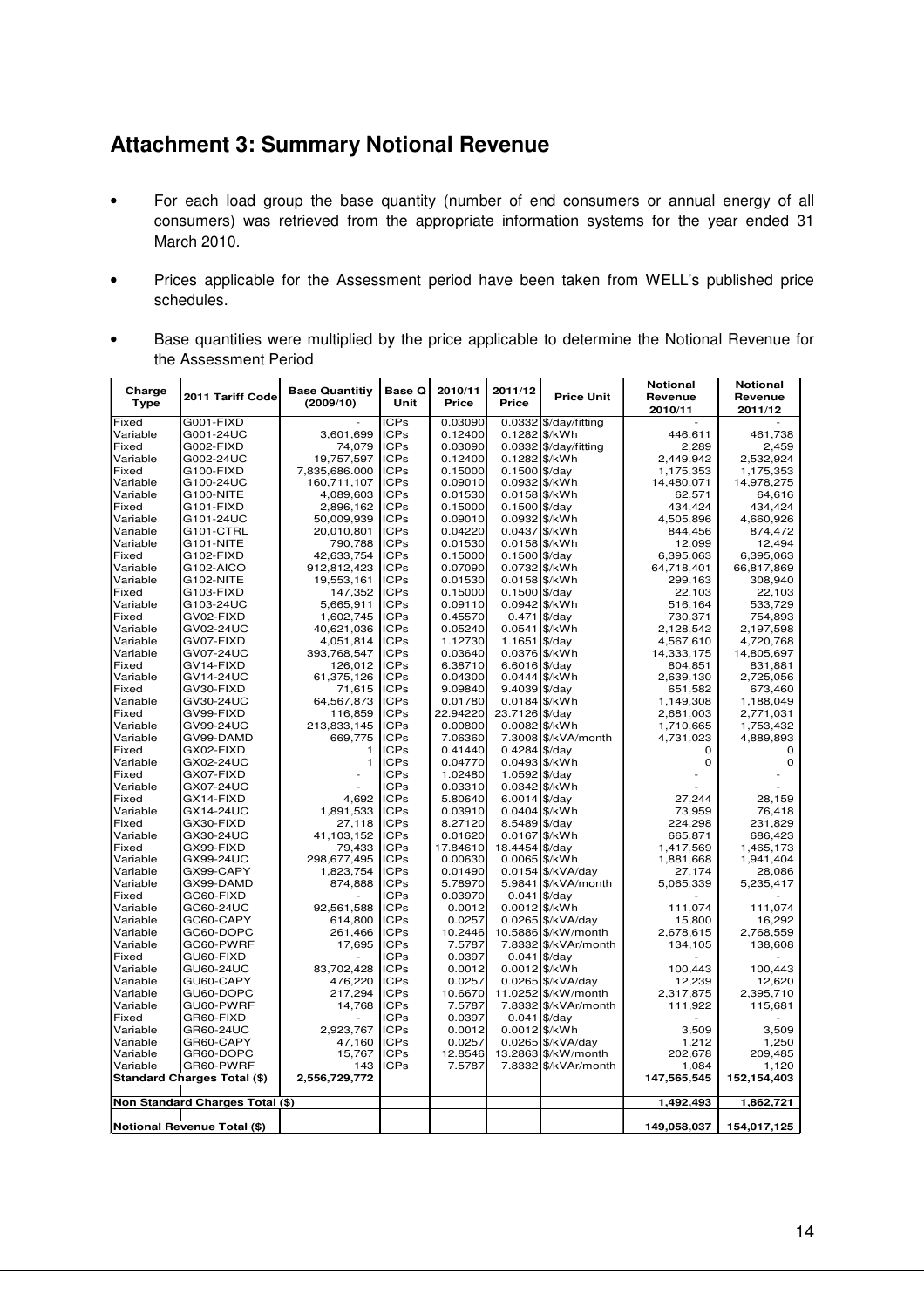# **Attachment 4: Annual reliability assessment for extant Assessment Periods**

The tables below show the reliability assessments for the first and second Assessment Periods:

#### First Assessment Period (2011) – no breach

| Requirement  | <b>Assessment</b> | Limit  | <b>Result</b> | Variance |
|--------------|-------------------|--------|---------------|----------|
| <b>SAIDI</b> | 34.738            | 40.744 | 0.853         | 6.006    |
| <b>SAIFI</b> | 0.536             | 0.602  | 0.890         | 0.066    |

#### Second Assessment Period (2012) – breach

| Requirement  | <b>Assessment</b> | Limit  | <b>Result</b> | Variance |
|--------------|-------------------|--------|---------------|----------|
| <b>SAIDI</b> | 45.858            | 40.740 | 1.126         | (5.118)  |
| <b>SAIFI</b> | 0.715             | 0.600  | 1.192         | (0.115)  |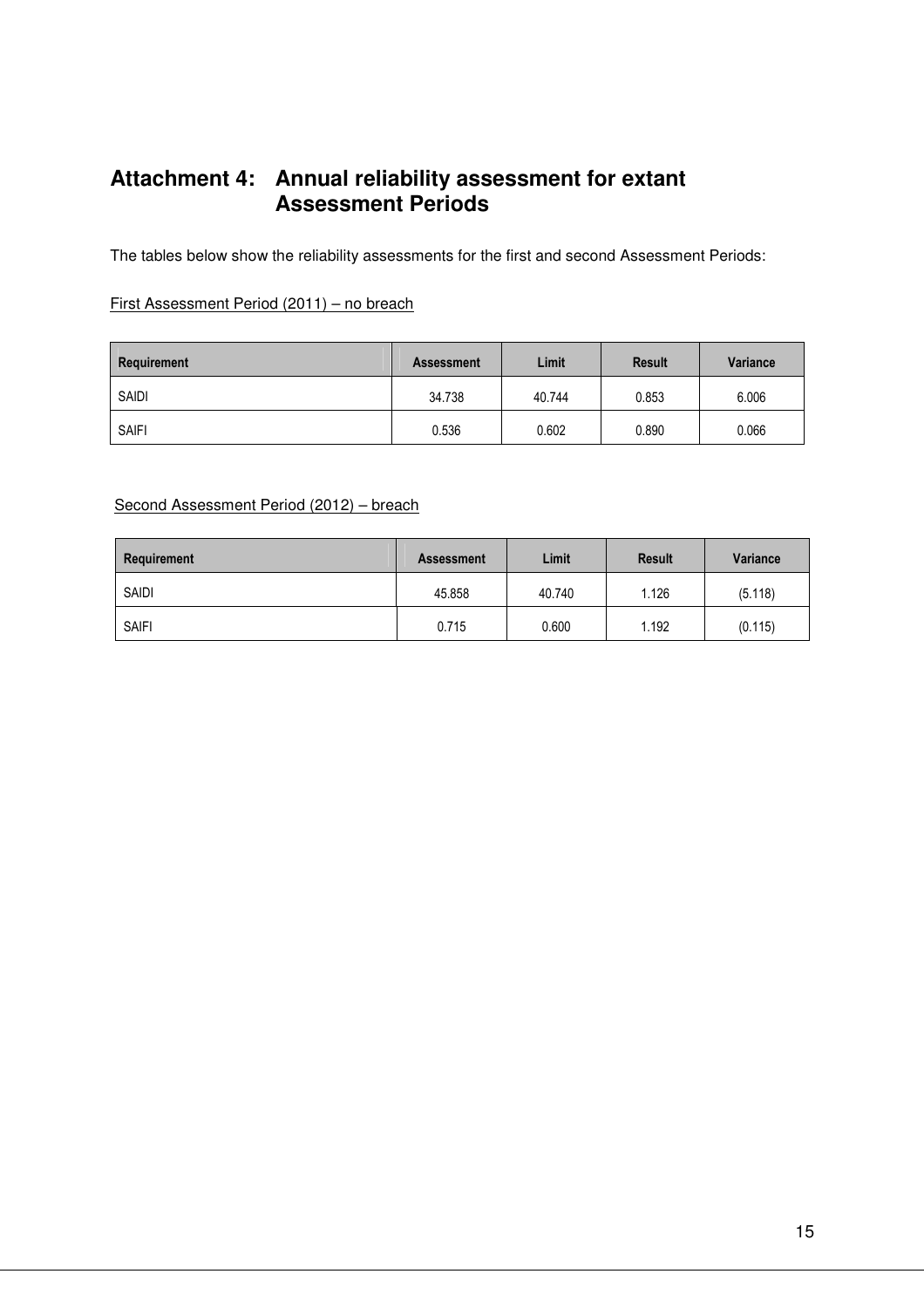# **Attachment 5: Calculation of SAIDI and SAIFI**

| <b>WELL's SAIDI Boundary Value, B</b> SAIDI = $e^{(a_{SAIDI} + 2.5\beta_{SAIDI})}$ |          |  |  |  |
|------------------------------------------------------------------------------------|----------|--|--|--|
| <b>Calculation Components</b><br>Amount                                            |          |  |  |  |
| $a_{satot}$                                                                        | $-2.979$ |  |  |  |
| $\beta_{SAIDI}$                                                                    | 5.254    |  |  |  |
| <b>Total SAIDI Boundary Value as at 31 March 2012</b>                              | 9.724    |  |  |  |

| <b>WELL's SAIFI Boundary Value, B</b> SAIFI = $e^{(a_{\text{SAIFI}}+2.5\beta_{\text{SAIFI}})}$ |          |  |  |  |
|------------------------------------------------------------------------------------------------|----------|--|--|--|
| <b>Calculation Components</b><br>Amount                                                        |          |  |  |  |
| <b>A</b> SAIFI                                                                                 | $-7.333$ |  |  |  |
| $\beta_{\text{SAIFT}}$                                                                         | 5.893    |  |  |  |
| <b>Total SAIFI Boundary Value as at 31 March 2012</b>                                          | 0.237    |  |  |  |

| WELL's SAIDI Reliability Limit, $SAIDILMIT = \mu_{SADI} + \sigma_{SADI}$ |        |  |  |  |
|--------------------------------------------------------------------------|--------|--|--|--|
| <b>Calculation Components</b><br>Amount                                  |        |  |  |  |
| $\mu$ Saidi                                                              | 33.897 |  |  |  |
| $\sigma$ <sub>SAIDI</sub>                                                | 6.847  |  |  |  |
| Total SAIDI Reliability Limit as at 31 March 2012<br>40.744              |        |  |  |  |

| WELL's SAIFI Reliability Limit, SAIFI $_{LIMIT}$ = $\mu_{SAIFI}$ + $\sigma_{SAIFI}$ |               |  |
|-------------------------------------------------------------------------------------|---------------|--|
| <b>Calculation Components</b>                                                       | <b>Amount</b> |  |
| $\mu_{\tiny SAlFI}$                                                                 | 0.517         |  |
| $\sigma_{\text{SAIFT}}$                                                             | 0.085         |  |
| Total SAIFI Reliability Limit as at 31 March 2012                                   | 0.602         |  |

WELL purchased the Wellington network on 24 July 2008, and therefore did not have ownership during the entire five year reference period to 31 March 2009 for SAIDI and SAIFI. Necessary information was sourced from Vector, the previous owner of the network.